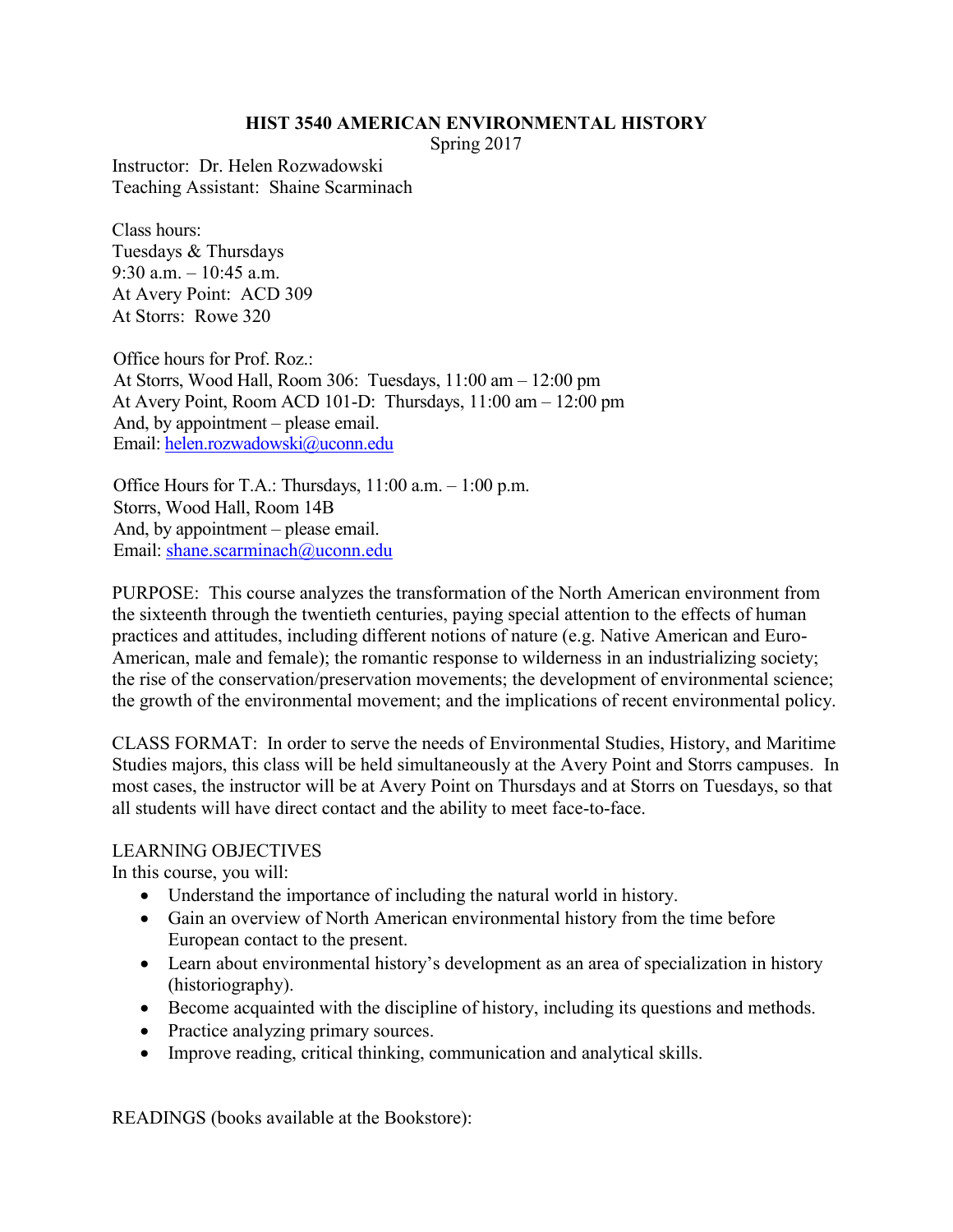- William Cronon, *Changes in the Land: Indians, Colonists, and the Ecology of New England*
- Richard White, *Organic Machine: The Remaking of the Columbia River*
- Charlotte Perkins Gilman, *Herland*
- David Stradling, ed., *Conservation in the Progressive Era* (University of Washington Press, 2004.
- David Stradling, ed., *The Environmental Moment, 1968-1972* (University of Washington Press, 2012.
- Ted Steinberg, *Down to Earth: Nature's Role in American History* (Oxford University Press, 2002).

Always consult the syllabus FIRST to find the reading assignment, which may be an article or chapter on electronic reserve and/or from one of our course textbooks. Course reserve readings can be found on the course's HuskyCT site, under the Readings & Materials button. A few readings are available online with the url/link provided in the syllabus.

# BRING TO EVERY CLASS MEETING:

- Copy of book(s) and/or readings (or a device to access online readings)  $\&$  your notes from reading them.
- Paper and pen/pencil (or device) to take notes in class.
- Syllabus (current version is always available on HuskyCT).
- Copy of any assignment due before the start of class, for your reference during class discussions.

## GRADING

## **Class Participation (25% of your grade)**

Students are expected to attend class in order to participate actively unless there is a valid excuse AND the instructor has been contacted ahead of time by email. Your participation grade will be based on:

- Evidence that you have done the reading carefully before class time.
- Active participation in class discussions and small group discussions, and being prepared for such in-class work by bringing the readings, your notes and copies of any assignments.
- Short written assignments of four types (these are listed on the syllabus and can be found via HuskyCT underneath the Assignments button). These assignments will NOT be accepted after the deadline and CANNOT be made up; however, the lowest grade of these assignments will be dropped).
	- *On-line Open Book Reading Quizzes* ("Reading Quizzes" button) These openbook quizzes, due before class, are designed to help you read more effectively for evidence related to argument.
	- *One-page Reading Responses --* Often you will write one-page responses to the readings. Questions/topics are available on HuskyCT (see "Reading Responses" button) and on the syllabus. These Reading Responses must be submitted via HuskyCT before class.
	- *In-Class Writing --* A few times during the semester we will devote class time to informal writing, which you will revise and turn in via HuskyCT the following day. Questions/topics are available on HuskyCT ("In-class Writing" button) and on the syllabus.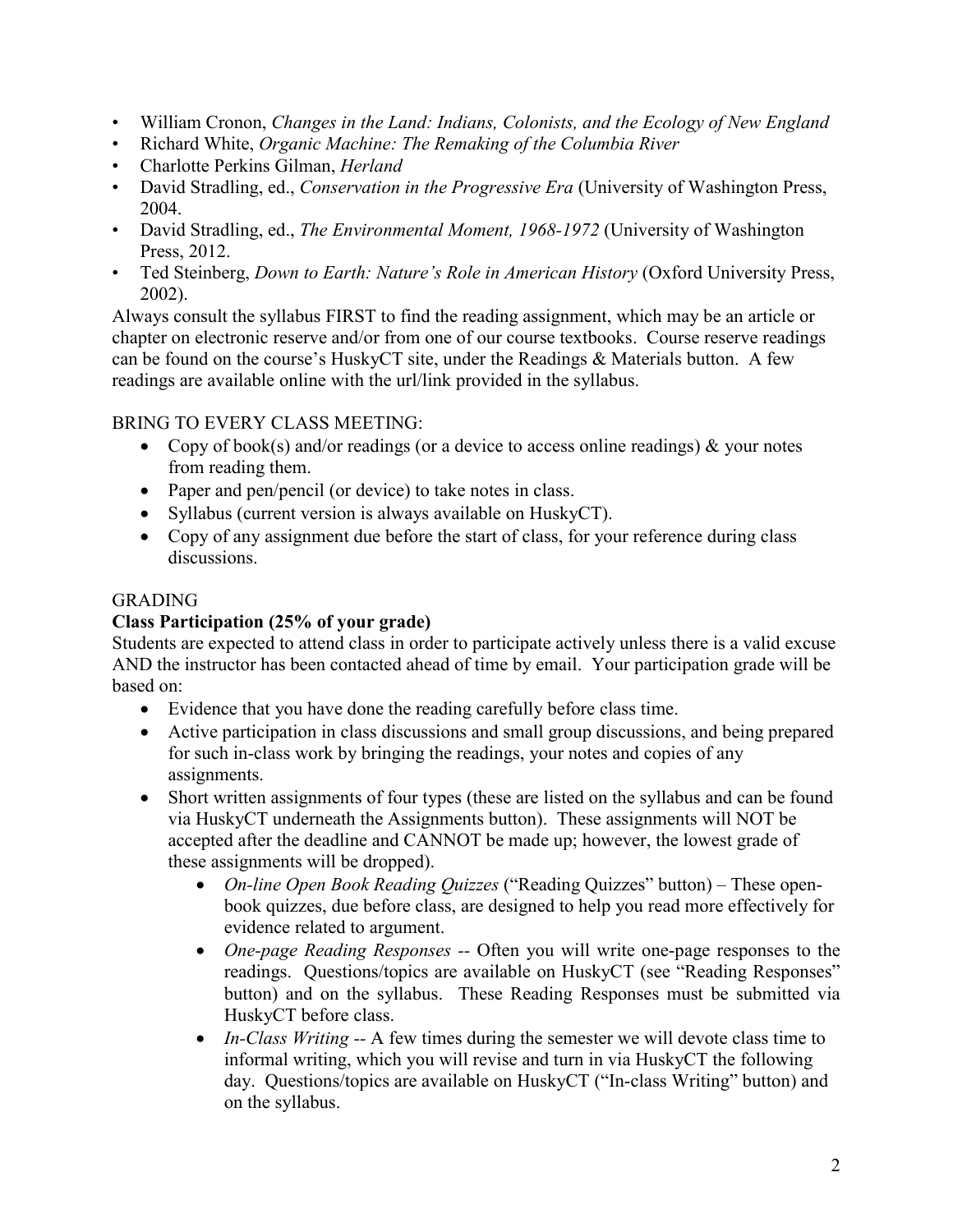*Campus Engagement Responses --* During the semester you must attend, and write a one-page response to, TWO campus (or community) events related to the environment. In each of your two responses, discuss some aspect of the relevance of the event to the course, **making specific reference to a reading or readings, a theme, topic, or issue covered in class**. See "Event Suggestions" folder in "Campus Engagement" button on HuskyCT for suggested events; any Avery Point/Storrs or other UConn event related to environmental themes is fine (if in doubt, ask ahead of time). You must seek approval in advance if you wish to attend off-campus or community events. The Teale Environment and Nature Lectures are especially appropriate for this class (held at Storrs and live streamed at AP), as are the AP Coastal Perspectives lectures for Avery Point students. Due dates: the FIRST Response is due Friday, March 3rd by 5:00 p.m. The SECOND Response is due Friday, April 21st, 5:00 p.m.

### **Essays (25% of your grade)**

Three times during the term you will write a short (2-3) page essay. The topics are available on HuskyCT at the "Essay Assignments" button. These papers are based on assigned course readings and are due the day after a class meeting, so you can take advantage of class discussion. Essays must be double-spaced and must be handed in via HuskyCT.

Deadlines for these are:

- Wednesday, February 1st, 5 p.m.
- Friday, February 24th, 5 p.m.
- Friday, April 7th, 5 p.m.

**Midterm Exam (25% of your grade) Final Exam (25% of your grade)**

### SYLLABUS & COURSE SCHEDULE

The schedule of readings and assignments in this syllabus is subject to change. Students must check the course HuskyCT site and their UConn email regularly to get timely information about revisions, cancellations, etc.

## ACADEMIC INTEGRITY

As a student at the University of Connecticut, you act in accordance with the guidelines for academic integrity as described in "The Student Code." Cheating, plagiarizing, or otherwise taking credit for work not your own constitutes academic misconduct, and in this class I will prosecute it with consequences that include, but are not limited to, a zero on the assignment or failure in the course. If you have any questions about whether a particular behavior constitutes cheating, please come see me or one of the tutoring or administrative staff in the Academic Center. See [http://community.uconn.edu/the-student-code-preamble/.](http://community.uconn.edu/the-student-code-preamble/)

### STUDENTS WITH DISABILITITES

If you have a documented disability for which you are or may be requesting an accommodation, you are encouraged to contact your instructor and the appropriate staff person in Student Services as soon as possible.

GRADE CONVERSIONS ARE AS FOLLOWS: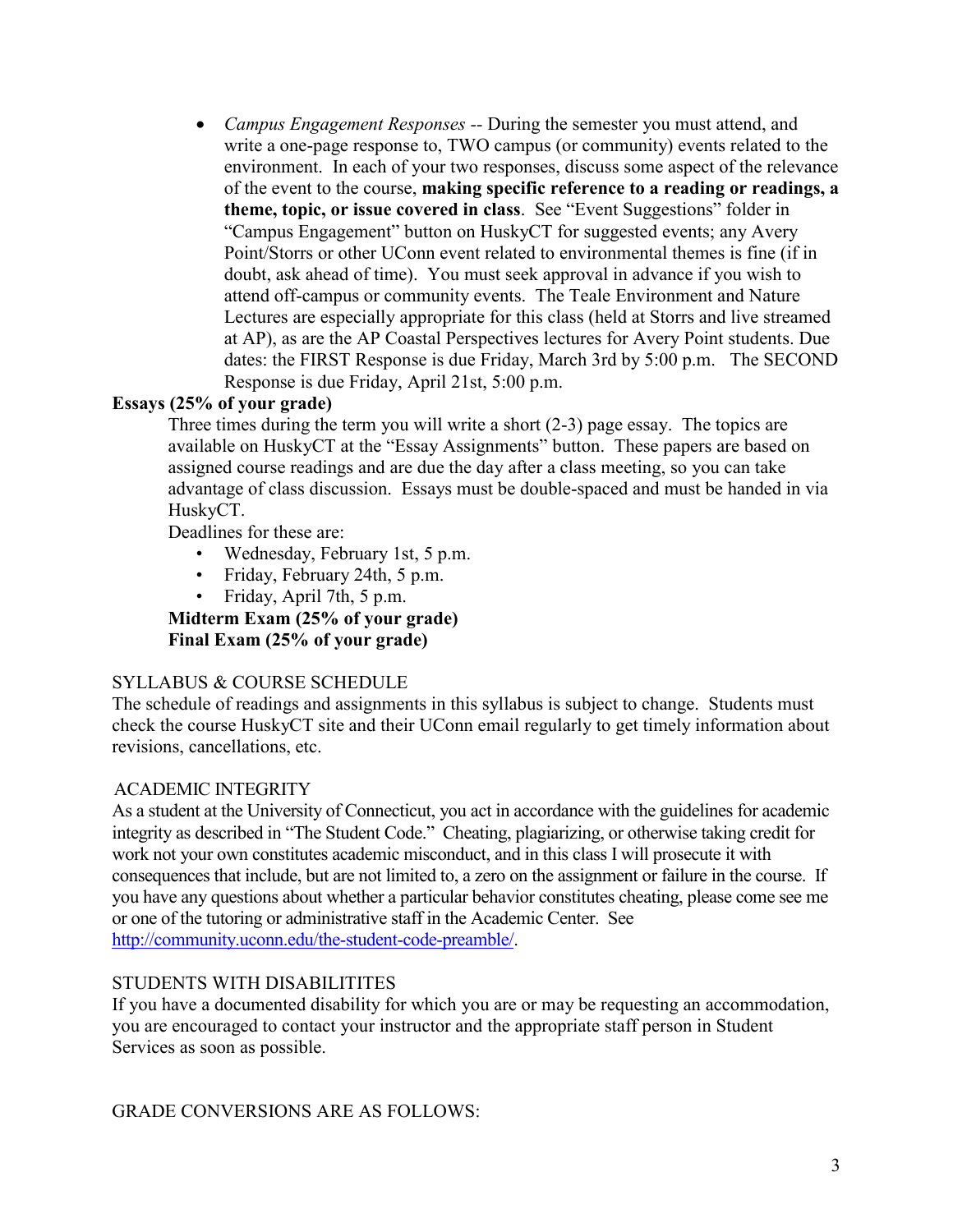| A    | 93-100       |
|------|--------------|
| $A-$ | 90-92        |
| $B+$ | 87-89        |
| B    | 83-86        |
| B-   | 80-82        |
| $C+$ | 77-79        |
| C    | 73-76        |
| $C-$ | 70-72        |
| D+   | 67-69        |
| D    | 63-66        |
| $D-$ | 60-62        |
| F    | 59 and lower |

### CLASS TOPICS & READING ASSIGNMENTS:

### **WEEK 1**

Tues., Jan 17 Introduction to course & course format Creation Narratives READING: (in-class readings provided; copies on HuskyCT, Readings & Materials button)

Thurs. Jan. 19 What is Environmental History?

- READING:
	- Steinberg, *Down to Earth*, Prologue & ch 1, pp. 3-21.
	- Jim O'Brien, "A Beaver's Perspective on North American History," in Carolyn Merchant, ed., *Major Problems in American Environmental History* (DC Heath and Company), pp. 78-83.

### **WEEK 2**

Tues. Jan 24 Native American Land Use

READING:

- Charles C. Mann, "1491," *The Atlantic Monthly* (March 2002): 41-53.
- Cronon, *Changes in the Land*, 3-53.

**ASSIGNMENT** due before class (on HuskyCT)

Week 2 Online Reading Quiz

#### Thurs. Jan. 26 European Approaches to the New World READING:

 Alfred Crosby, "Reassessing 1492," *American Quarterly* 41 (4)(Dec. 1989): 661-669.

- Cronon, *Changes in the Land*, 54-107.
- Steinberg, *Down to Earth*, ch 2, pp. 22-39.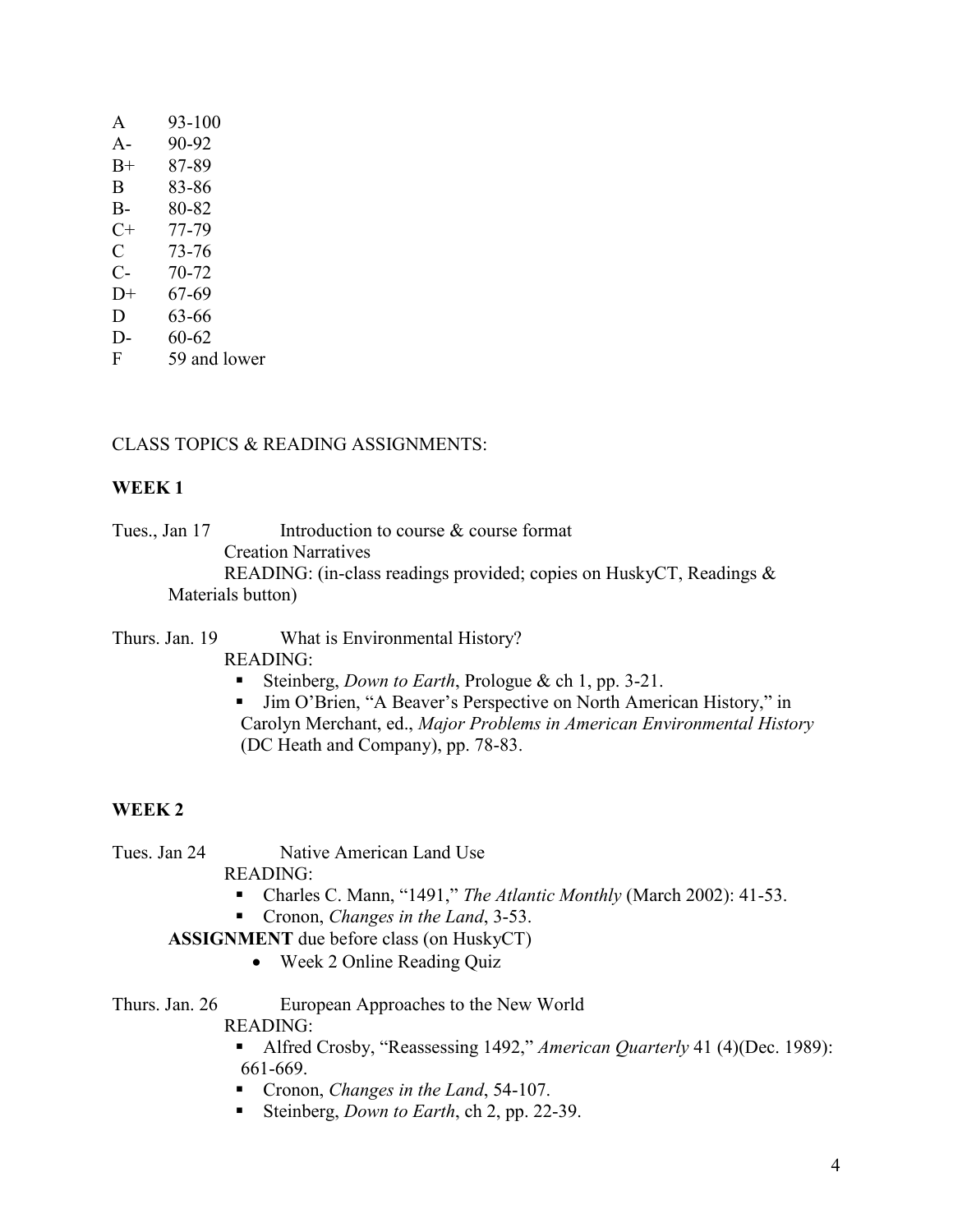#### **ASSIGNMENT** due before class, posted to HuskyCT

One-page Reading Response

Topic: Based on course readings and materials, comment on the widely-held belief that native Americans lived in harmony with nature. Use evidence from the readings & lectures in your answer.

### **WEEK 3**

Tues. Jan. 31 Economy and Environment: Wood and Waste READING:

- Cronon, *Changes in the Land*, 108-170.
- Steinberg, *Down to Earth*, ch 3, pp. 40-54.

### **ASSIGNMENT \*Essay 1 due Wednesday, February 1st, 5:00 p.m.**

Thurs. Feb. 2 Economy and Environment: Apples

READING:

- Pollen, "Desire: Sweetness/Plant: The Apple" (chapter 1), pp. 1-58, in *The Botany of Desire* (Random House, 2002).
- Steinberg, *Down to Earth*, ch 4, pp. 57-71.
- View YouTube material on Johnny Appleseed (list of links in Week 3 Folder at "Readings & Materials" button)

### **WEEK 4**

Tues. Feb. 7 **Industrialization** 

#### READING:

Steinberg, *Down to Earth*, chs 5-7. pp. 72-115.

Thurs. Feb. 9 Economy and Environment: The Ocean

READING:

 Daniel Vickers, "Those Dammed Shad: Would the River Fisheries of New England Have Survived in the Absence of Industrialization?," *William and Mary Quarterly* 61(4)(2004): 685-712.

 Glenn M. Grasso, "What Appeared Limitless Plenty: The Rise and Fall of the Nineteenth-Century Atlantic Halibut Fishery," *Environmental History* 13(1)(2008): 66-91.

### **ASSIGNMENT** due before class, posted to HuskyCT

 One-page Reading Response. Topic: Drawing from the readings for today's class and relevant Steinberg chapters, was industrialization (the subject of last class meeting) responsible for declines in fisheries? Employ specific examples and arguments from the readings to support your answer.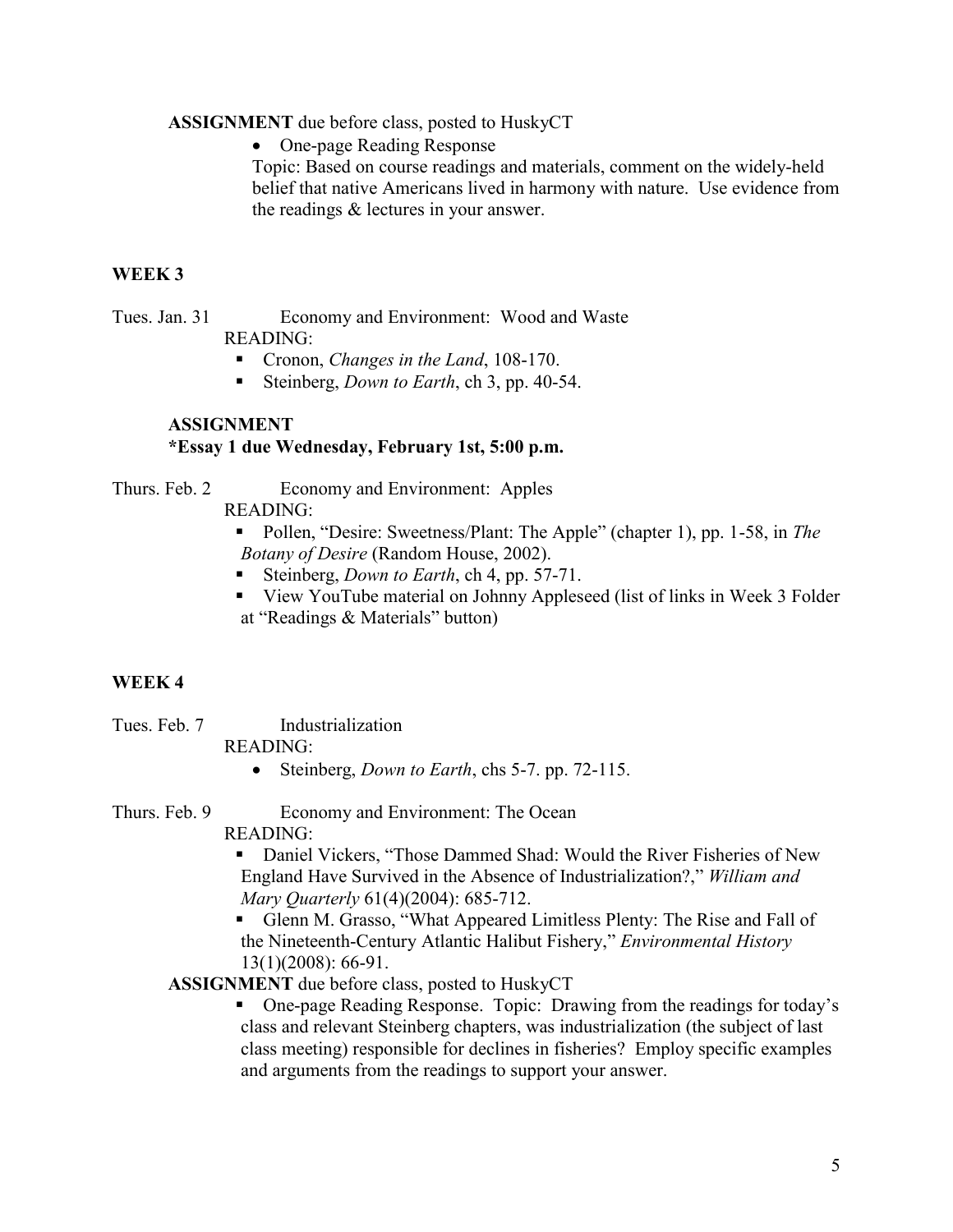### **WEEK 5**

Tues. Feb. 14 Alternative Visions

READING:

■ Charlotte Perkins Gilman, *Herland*, pp. 1-71.

Thurs. Feb. 16 City and Country: Chicago

READING:

- William Cronon, "Meat," chapter 5, pp. 207-259, in *Nature's Metropolis: Chicago and the Great West* (W.W. Norton & Co., 1991).
- Steinberg, *Down to Earth*, ch 12, pp. 187-202

**ASSIGNMENT** due before class (on HuskyCT)

• Week 5 Online Reading Quiz

### **WEEK 6**

Tues. Feb. 21 The Romanticization of the Landscape

READING:

 Charlotte Perkins Gilman, *Herland*, pp. 72-124. VIEW ONLINE BEFORE CLASS:

• "The Splendour and Misery of Urban Life," McCord Museum of Canadian History (3-minute video)

```
http://www.museevirtuel-
```
[virtualmuseum.ca/edu/ViewLoitDa.do;jsessionid=368C6CDD9A3D8C54D8F76](http://www.museevirtuel-virtualmuseum.ca/edu/ViewLoitDa.do;jsessionid=368C6CDD9A3D8C54D8F76A530804BF72?method=preview&lang=EN&id=1453) [A530804BF72?method=preview&lang=EN&id=1453](http://www.museevirtuel-virtualmuseum.ca/edu/ViewLoitDa.do;jsessionid=368C6CDD9A3D8C54D8F76A530804BF72?method=preview&lang=EN&id=1453)

**ASSIGNMENT** due Wednesday, February 22nd by noon, turned in via HuskyCT. In-Class Writing: The landscape paintings of the Hudson River School of painters reveal conflicts within the emerging industrial-capitalist society of the nineteenth century. Analyze the Frederick Church painting, "Icebergs" (1861). How might the treatment of the natural environment versus the human-made objects represent romantic comments on industrialization and urbanization? Submit a typed, one-page response based on your in-class writing.

Thurs. Feb. 23 Westward Expansion(ism)

READING:

- Frederick Jackson Turner, Chapter 1, "The Significance of the Frontier in American History." online at: <http://xroads.virginia.edu/~HYPER/TURNER/>
- Steinberg, *Down to Earth*, chs 8 & 11, pp. 116-135; 173-186.

## **ASSIGNMENT \*Essay 2 due FRIDAY, February 24th, 5:00 p.m.**

**WEEK 7**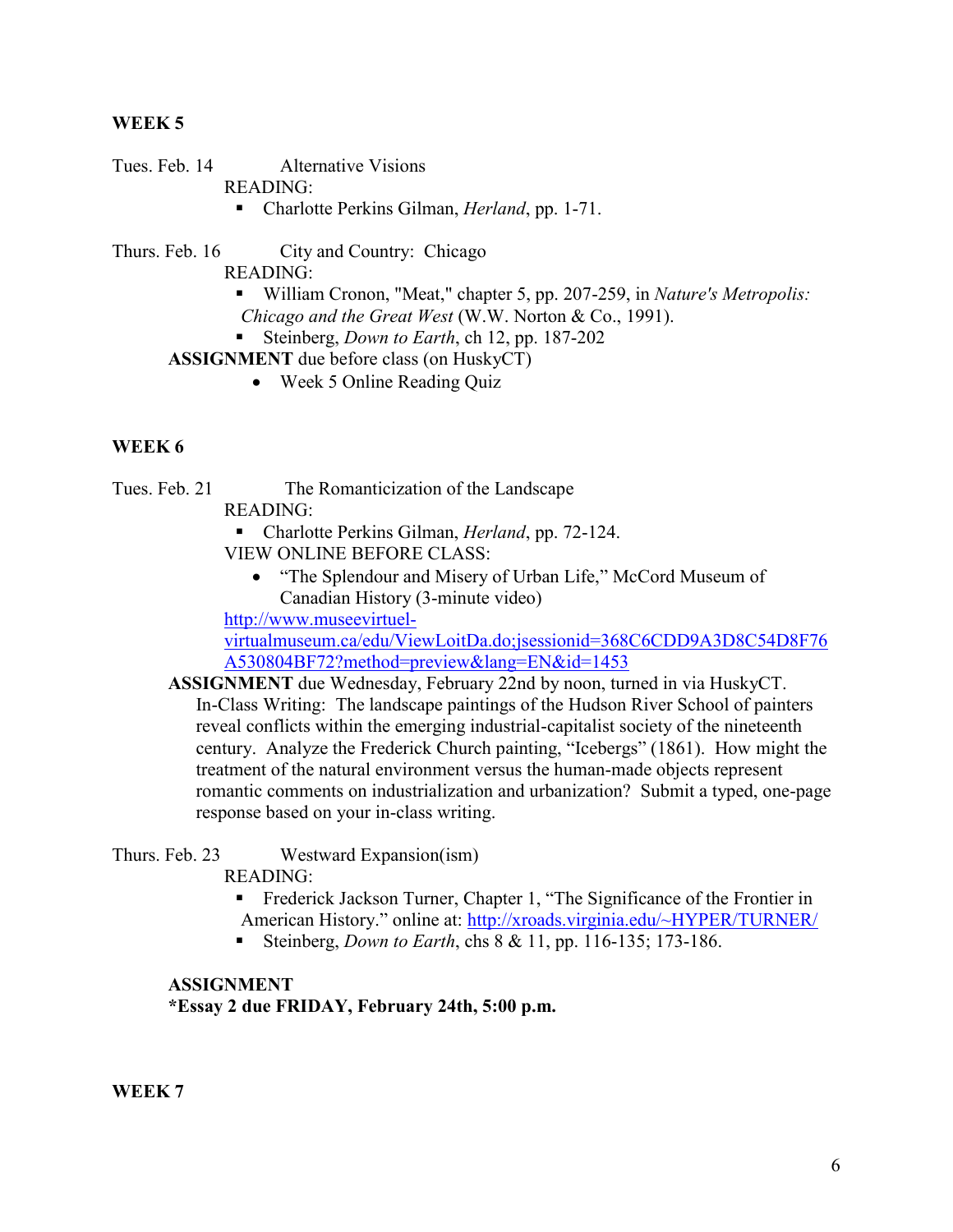#### Tues. Feb. 28 **MIDTERM EXAM (Material from Weeks 1-6)**

Thurs. Mar. 2 Resource Conservation, Wilderness Preservation? READING:

- Steinberg, *Down to Earth*, ch 9, pp. 136-154.
- Stradling, ed., *Conservation in the Progressive Era*, pp. 3-41

## **ASSIGNMENT \*First Campus Engagement Assignment due Friday, March 3rd, 5:00 p.m.**

### **WEEK 8**

Tues. Mar. 7 Resource Conservation, Wilderness Preservation?

READING:

- Stradling, ed., *Conservation in the Progressive Era*, pp. 43-63
- Steinberg, *Down to Earth*, ch 13, pp. 203-224.

**ASSIGNMENT** due before class, posted to HuskyCT.

• One-page Reading Response.

Based on your readings of the primary sources from March  $2 \& 7$ , identify one objection that opponents of Conservation voiced to Progressive conservationist ideas, and explain how a pro-Conservationist would try to address/argue against that objection.

Thurs. Mar. 9 Urban Ecology, Human Ecology

READING:

- Stradling, ed., *Conservation in the Progressive Era*, pp. 64-83.
- Steinberg, *Down to Earth*, ch 10, pp. 155-169

**ASSIGNMENT** due Friday, March 10th by noon, turned in via HuskyCT.

- In-Class Writing: Drawing from at least three of the readings from Stadling, ed., *Conservation in the Progressive Era*, Parts 3 and 4, explore similarities between concerns related to cities and people, on the one hand, and more traditional environmental concerns, on the other.
- Submit a typed, one-page response based on in-class discussion and writing.

### **SPRING BREAK MARCH 13 - 17**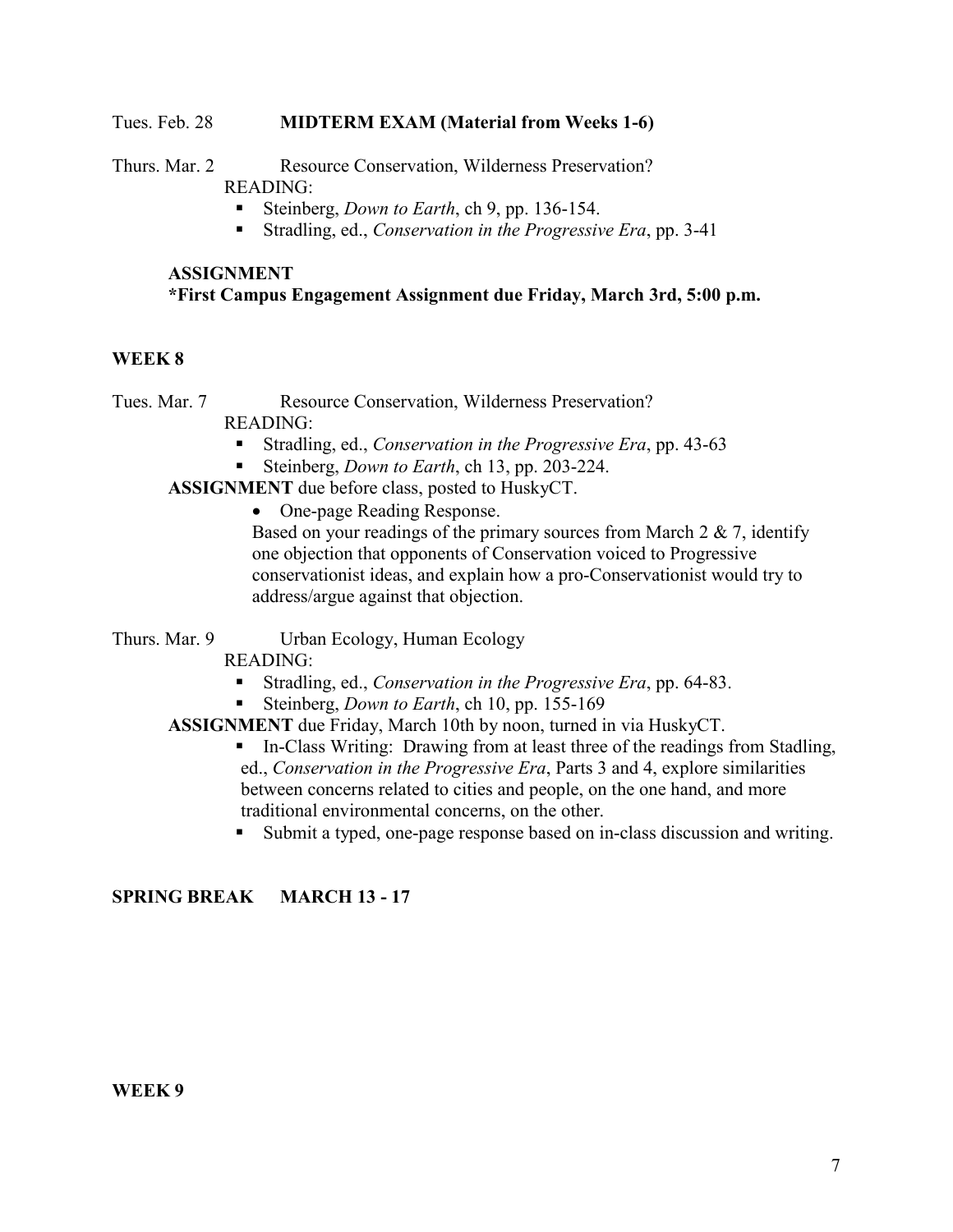Tues. Mar. 21 Hetch-Hetchy Controversy

View film *The Wilderness Idea* (available online through UConn Libraries) READING:

- Stradling, ed., *Conservation in the Progressive Era*, pp. 85-101
- White, *Organic Machine*, to 58.

Thurs. Mar. 23 Whose Rivers?

READING:

■ White, *Organic Machine*, 59 to end.

ASSIGNMENT due before class, posted to HuskyCT.

 One-page Reading Response. Topic: Comparing this book to *Changes in the Land* by Cronon, identify and discuss a contribution White made to the field and/or methods of environmental history.

## **WEEK 10**

Tues. Mar. 28 Consuming Nature: Tourism

- READING:
	- Steinberg, *Down to Earth*, ch 14, pp. 225-239.
	- Stradling, ed., *The Environmental Moment*, pp. 3-34 (Introduction and Warnings)

Thurs. Mar. 30 Aldo Leopold and the Land Ethic

READING:

- Marybeth Lorbiecki, "Save that Game, 1915-1919," pp. 65-81 in *Aldo Leopold: A Fierce Green Fire* (Oxford University Press, 1996).
- Aldo Leopold, *A Sand County Almanac*, pp. 137-141, 237-264.
- **•** Optional: *Green Fire* [DVD on reserve at AP Library]

**ASSIGNMENT** due before class (on HuskyCT)

■ Week 10 Online Reading Quiz

## **WEEK 11**

Tues. Apr. 4 Ecology, Environmental Science, and Rachel Carson

READING:

- Rachel Carson, "The Pattern of the Surface," pp. 31-40 in *The Sea Around Us* (New American Library, 1961).
- Linda Lear, *Rachel Carson: Witness for Nature*, ch18, pp. 428-456.

Thurs. Apr. 6 View in class: CBS TV Special on Carson's Silent Spring, April 1963 READING: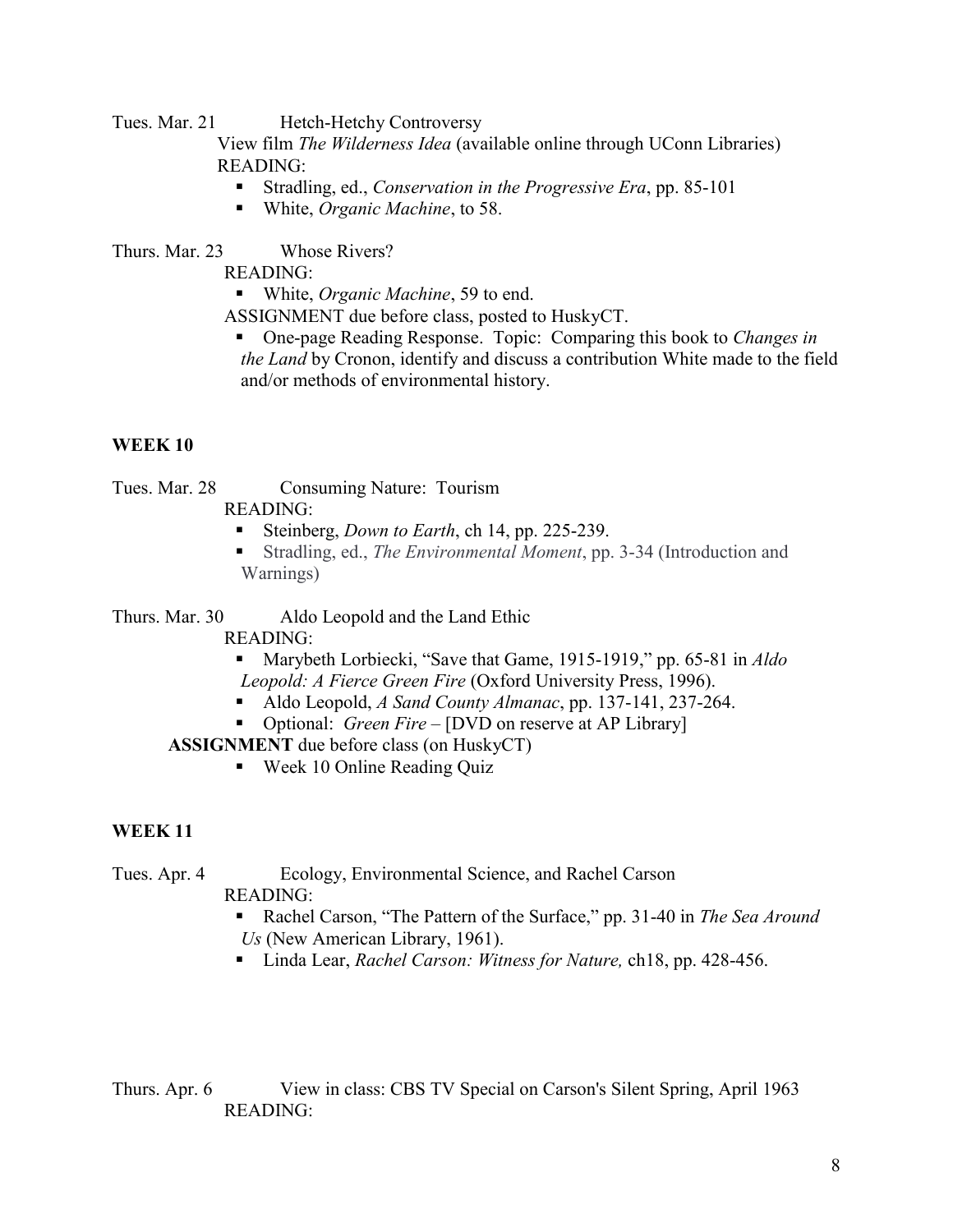Stradling, ed., *The Environmental Moment*, pp. 35-58 (A Dying Planet)

### **ASSIGNMENT \*Essay 3 due Friday, April 7th, 5:00 p.m.**

# **WEEK 12**

Tues. Apr. 11 The Environmental Movement READING:

- Stradling, ed., *The Environmental Moment*, pp. 59-86 (Earth Year, 1<sup>st</sup> half)
- Steinberg, *Down to Earth*, ch 15, pp. 240-268.

Thurs. Apr. 13 The Environmental Movement View the film *Soylent Green*

READING:

- Stradling, ed., *The Environmental Moment*, pp. 87-105 (Earth Year, 2<sup>nd</sup> half)
- Adam Rome, "The New Eco-Infrastructure," in *The Genius of Earth Day* (Hill and Wang, 2013), pp. 209-258, with notes pp. 319-329.

 You can view/review the film *Soylent Green* on your own via <https://www.fan.tv/> for \$2.99.

# **WEEK 13**

Tues. Apr. 18 Environmental Movement – Discussion of all related readings & films READING:

 Stradling, ed., *The Environmental Moment*, pp. 106-137 (Is Catastrophe Coming?)

ASSIGNMENT due before class, posted to HuskyCT.

 One-page Reading Response. Topic: Using any class sources thus far, discuss evidence in *Soylent Green* that this film was produced as a reaction to the environmental movement.

Thurs. Apr. 20 (Un)natural Disasters

READING:

Stradling, ed., *The Environmental Moment*, pp. 139-160 (Continuation)

■ Ted Steinberg, "Do-It-Yourself Deathscape," chapter 3, pp. 47-75, in *Acts of God: The Unnatural History of Natural Disaster in America* (Oxford University Press, 2000).

Steinberg, *Down to Earth*, ch 16, pp. 269-300.

### **ASSIGNMENT**

**\*Second Campus Engagement Assignment due Friday, April 21st, 5:00 p.m.**